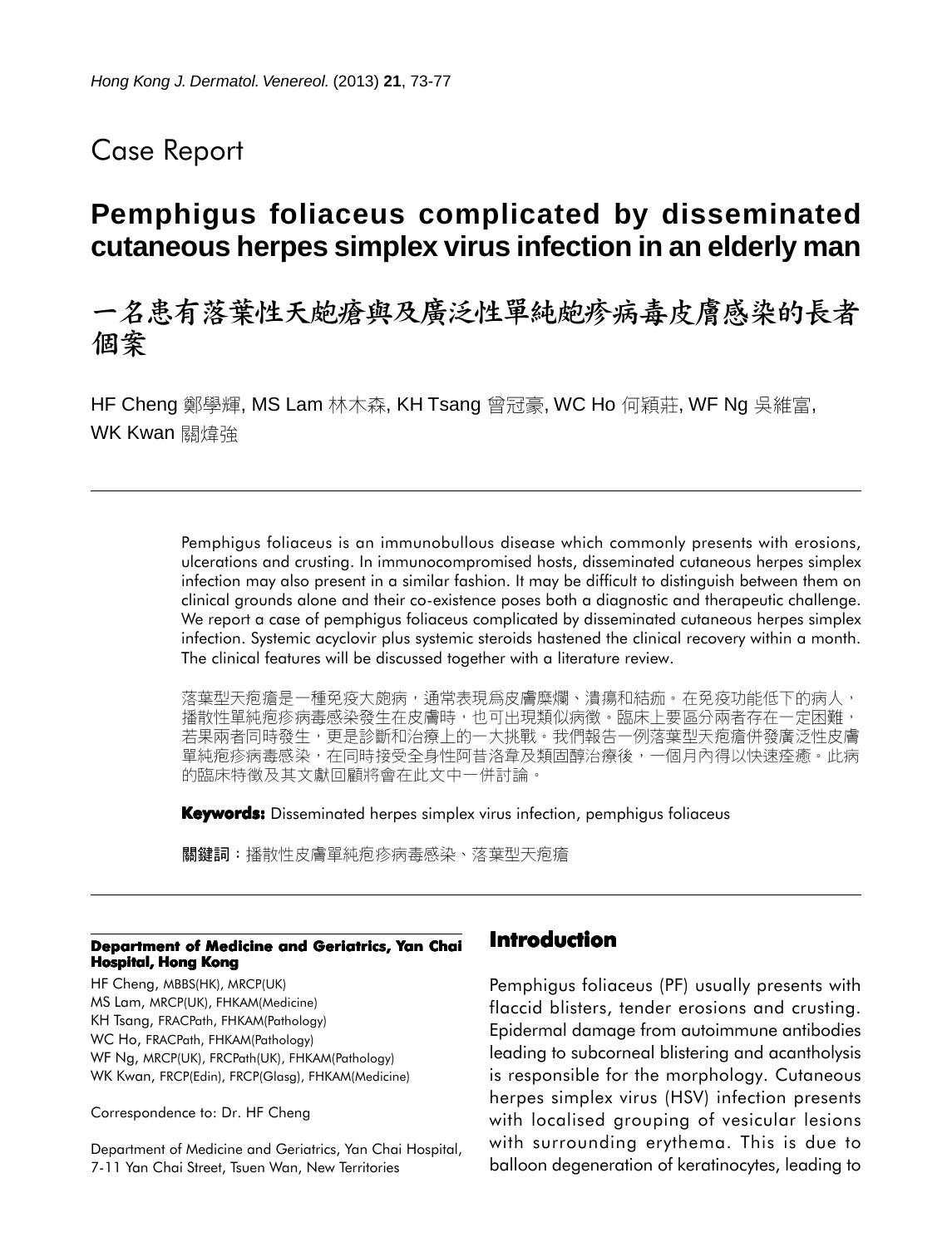reticular alteration of epidermis.<sup>1</sup> However, in immunocompromised individuals, HSV infection could also present with widespread erosions, erythema, haemorrhagic crusting and ulcerations. As treatment of PF requires immunosuppression, while eradication of HSV infection requires antiviral therapy, it is important to treat both conditions appropriately.

#### **Case report report**

An 89-year-old old age home resident who had a past medical history of hypertension, asthma, paroxysmal atrial fibrillation, alpha thalassaemia trait, peptic ulceration, old stroke and borderline level of vitamin B12 was admitted into the medical ward for worsening of his skin rash which had persisted for three decades. He had been admitted for the same complaint four months previously. Topical emollients and 0.0125% fluocinolone cream were given at that time.

On examination there was widespread erythema, erosions and haemorrhagic crusts (Figure 1) with yellowish scales. The lesions were found over the face, upper trunk and proximal extremities. A few shallow and punched-out ulcers with round regular edges were noted (Figure 2). Vesiculobullous lesions were not present. The mucosa, scalp and nails were spared and a keloid was noted over the anterior chest wall. The clinical differential diagnoses were PF, drug eruption, vasculitis and arthropod bite reaction. Skin swabs for viral and bacterial culture were taken from the chest wall region. Blood tests showed a leucocytosis, normal eosinophil count and mild renal impairment from dehydration. A dermatology consultation was requested.

While waiting for dermatology assessment, a 2 mm punch biopsy was performed on a lesion over the left lateral leg. Direct immunofluorescence (DIF) could not be performed due to limitations of the specimen. An incisional skin biopsy was subsequently taken from the right upper chest



**Figure 1.** Diffusely-distributed lesions over the trunk.



**Figure 2. Figure 2.** Close-up view of the lesions showing yellowish scaling and round-edged ulcerations in places.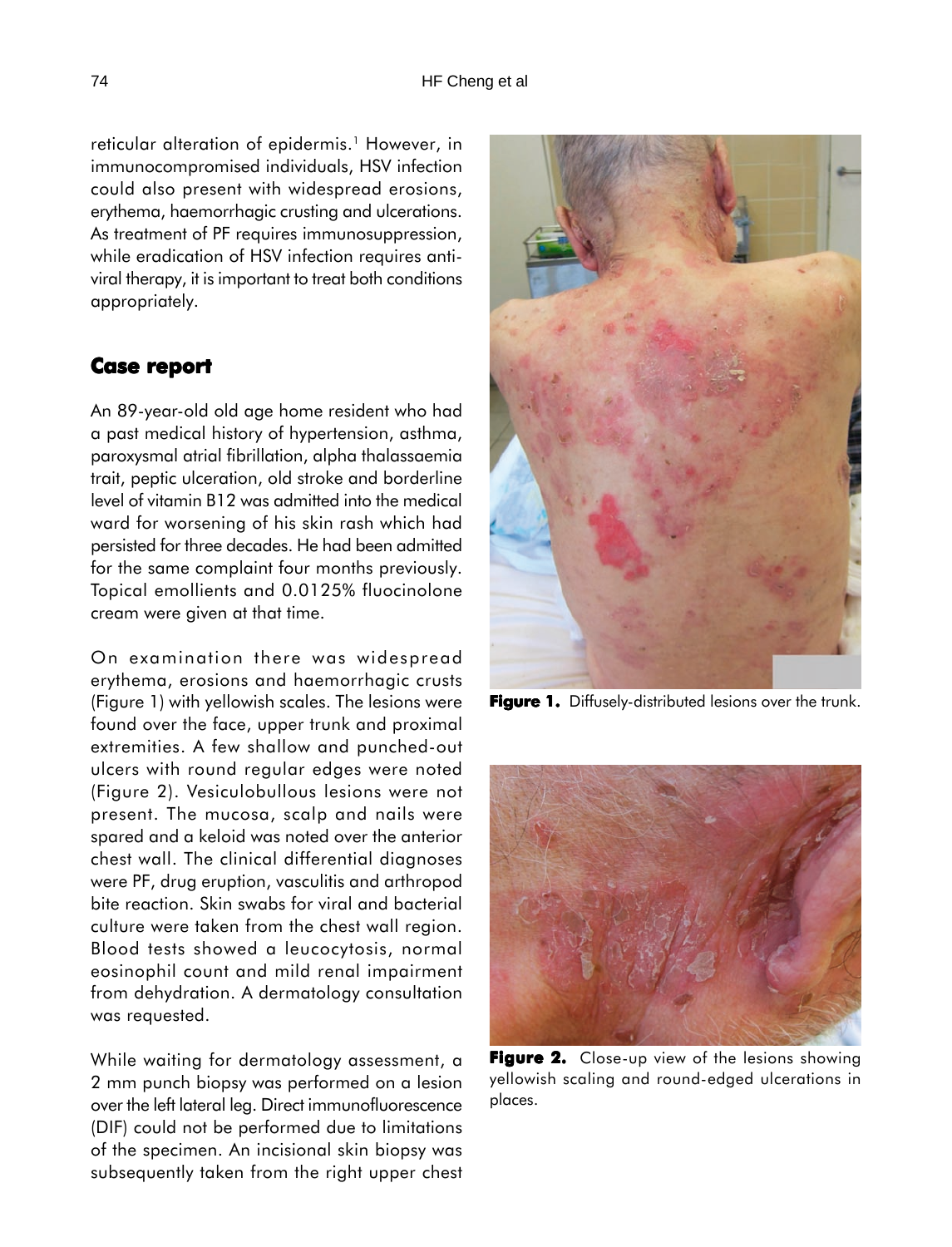wall. An elliptical piece of skin measuring 1.6x1.0x0.6 cm was sent for examination. Histopathology showed subcorneal blistering and acantholytic dyskeratosis (Figure 3). Aggregates of neutrophils were noted within the parakeratotic layers. Cytopathic changes from herpesvirus infection were seen over the ulcer base (Figure 4a). DIF showed full-thickness intercellular IgG deposition in the epidermis (Figure 4b). The diagnosis of pemphigus foliaceus was made based on clinico-pathological correlation. Immunohistochemical staining with HSV markers showed a strong nuclear and cytoplasmic positivity in those virally infected cells. Skin swab culture revealed both HSV type 1 and methicillin-resistant

*Staphylococcus aureus* (MRSA).

After dermatological review, it was suggested that dermatophytosis and scabies should be excluded. As systemic steroids were required, it was also recommended to screen for diabetes and chronic viral hepatitis B infection. These conditions were subsequently excluded. After correction of renal



**Figure 3.** Low power view showing subcorneal splitting and streaks of parakeratosis. (H&E, Original magnification x10).



Figure 4. (a) Higher power view showing subcorneal acantholysis and an ulcer base with viral cytopathic changes (H&E, Original magnification x 20). (b) Direct immunofluorescence showing intercellular IgG deposits (Magnification x 10).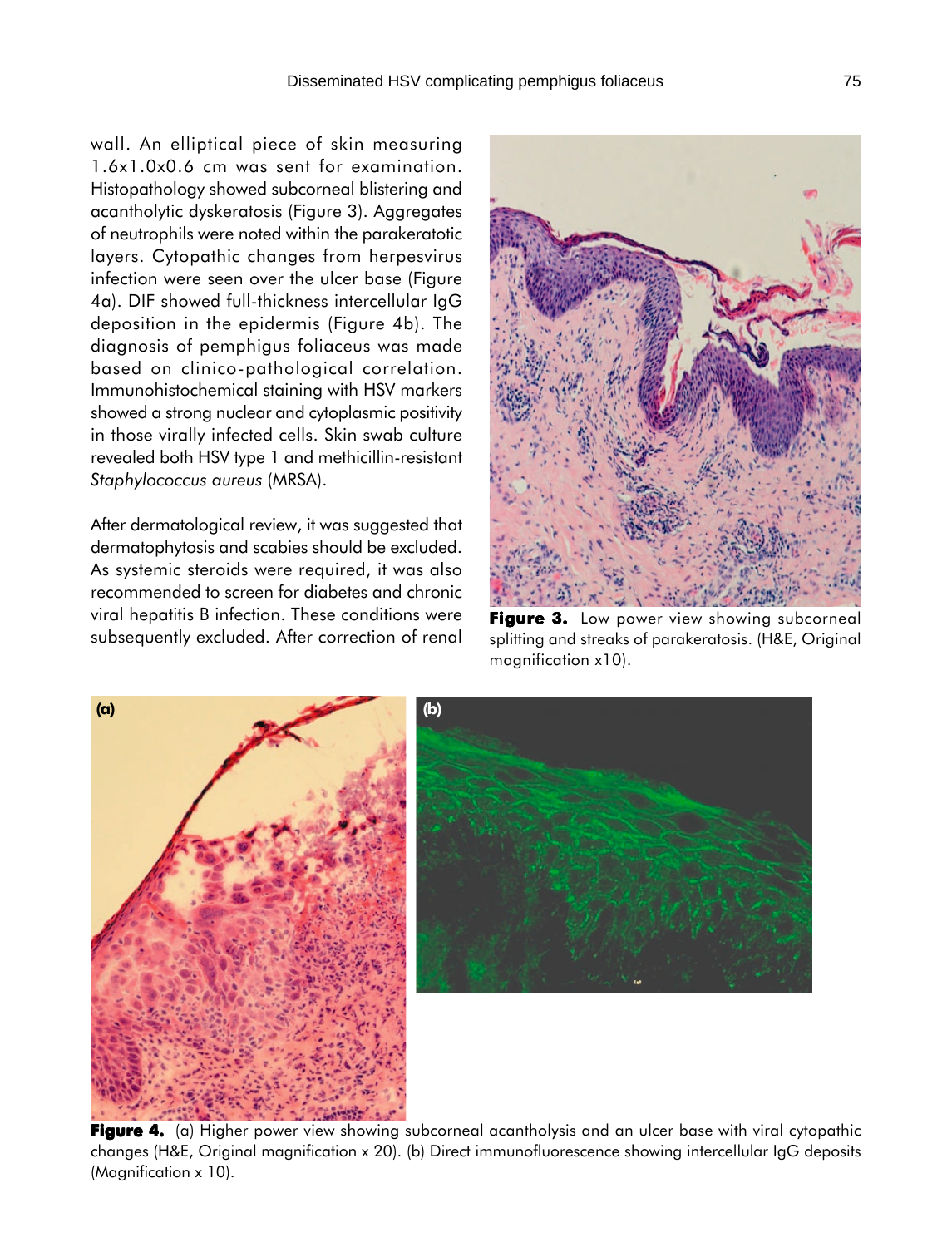impairment by rehydration, oral prednisolone 40 mg daily (1 mg/kg/day), oral acyclovir 400 mg five times daily, and intravenous vancomycin infusion 500 mg once every 12 hours were started. Fucidin cream was applied over the yellowish scaly areas. Within a week, the erosions and erythema had resolved with postinflammatory hyperpigmentation. The yellowish scaling also resolved gradually. Post-treatment skin swabs for viral studies from different body regions were negative. The skin condition remained stable one month after systemic steroids were started. There was no history of prior orolabial or genital herpes infection.

#### **Discussion**

Pemphigus foliaceus is traditionally considered as benign and superficial form of pemphigus. The erosion, scaling and erythema represent partial denudation of epidermis, parakeratosis and effect of active superficial perivascular inflammation respectively. It is a clinico-pathological diagnosis. Topical therapies are helpful in general but systemic steroids are often required. Complications are mainly infection or steroidrelated. Herpes simplex infection may complicate other dermatoses such as Darier's disease, pemphigus vulgaris, atopic eczema, ichthyosis vulgaris, mycosis fungoides and burns. The morphology and distribution of HSV infection in the immunosuppressed may be atypical. Disseminated HSV infection is associated with mortality; lethal cases from fulminant hepatitis or necrotising encephalitis have been reported.<sup>2-4</sup> Apart from sun exposure and thiol-containing medication, HSV is also a well known trigger of pemphigus.5 The possible mechanisms include interruption of T-cell tolerance, up-regulation of pro-inflammatory factors in those genetically predisposed, structural damage to keratinocytes resulting in exposure of endogenous antigens and epitope spreading.<sup>5</sup>

Theoretically, the co-expression may be those of an active pemphigus with superimposed HSV

infection, isolated HSV infection with quiescent pemphigus or HSV infection causing flare-up of pemphigus. Studies have been performed in an attempt to elucidate their association. Nikkels et al demonstrated asymptomatic carriage of HSV in acantholytic dermatoses. The occult HSV colonisation was revealed only by immunohistochemistry.<sup>6</sup> However, there was no follow-up study to show if the occult HSV had fully established itself as clinical infection before subsequent exacerbation of the acantholytic dermatoses. Tufano et al had shown that HSV viral DNA could be retrieved in both skin samples and peripheral blood mononuclear cells in selected populations of pemphigus vulgaris.7 There was no mention of active clinical HSV infection or corresponding histology in the recruited subjects during the course of study. The author proposed that the viral infection may be an occasional trigger for pemphigus. So far, it is still unclear whether pemphigus and HSV infection bear a causal or casual relationship.

In practice, this poses a diagnostic and therapeutic challenge. As mentioned, the morphology of PF and HSV infection could closely resemble each other. Furthermore, localised HSV infection per se could mimic immunobullous disease.<sup>8</sup> If extensive enough, HSV infection may simulate an active flare of the immunobullous disease.<sup>9</sup> Without biopsy and culture, it may be difficult to make a definitive diagnosis in ambiguous situations. While it is prudent to distinguish HSV infection from immunobullous disease, it will be essential to exclude HSV co-infection. A high index of suspicion is needed especially when the pemphigus is refractory to immunosuppression, or when the clinical course is rapidly deteriorating.4,5,10,11 So far, there are no studies on the prevalence of their co-existence or genetic predisposition leading to this particular form of expression.

In our patient, the combination of advanced age and months of topical steroid therapy increased the susceptibility to infection. The protracted clinical course raised suspicion of additional